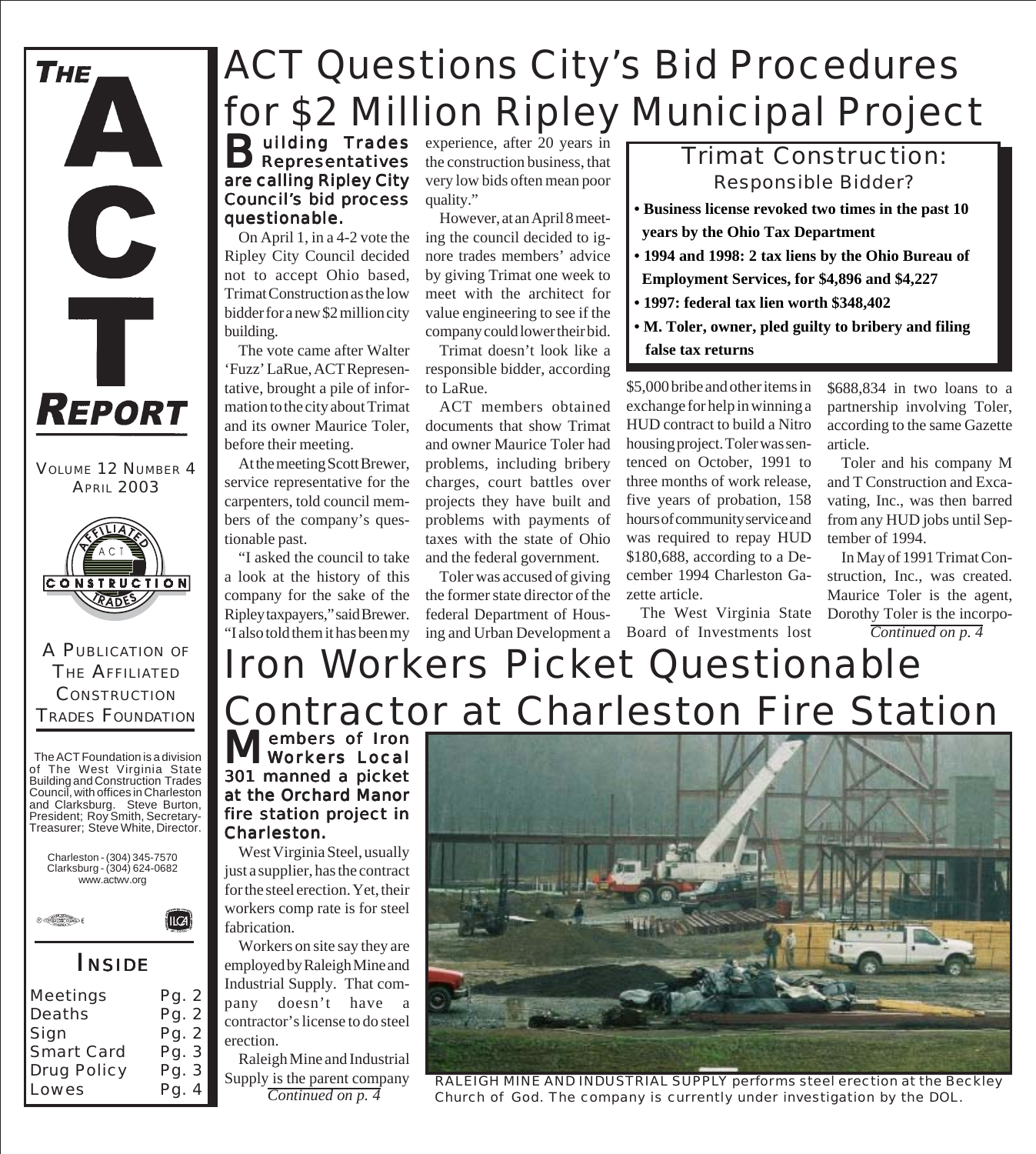# *Trades Councils To Hold Meetings* **Seeking Feedback**

### **ACT** and Building need feedback from the members.

And members deserve to know where their dues are going.

Town hall style meetings are being held at building trades halls around the state to accomplish that goal.

The Parkersburg-Marietta

ACT and the Building Trades fight for members and to explain how they are structured. Two, is to let members ask

any questions they have. Three, the feedback will be used to improve the organiza-

tion. "We need the members input on what we can do to better serve their needs and these meetings are a great way to do

*'I THINK WE ALL UNDERSTAND THAT ACT AND THE STATE BUILDING TRADES ARE VERY VALUABLE AND NEED TO BE MAINTAINED.'* KEN WINTERS, ORGANIZER, IBEW 968

Building Trades hosted the first meeting.

"I think it is a great idea to have these meetings," said Ken Winters, President and Organizer for IBEW 968.

"These meetings show that ACT wants to make sure all the members understand the purpose and value of the foundation."

ACT and the West Virginia State Building Trades are holding these meetings for several reasons, according to Roy Smith, Secretary-Treasurer, West Virginia State Building Trades.

One is to explain exactly how

that," said Smith.

About 26 people attended the meeting, according to Winters.

"I think we all understand that ACT and the State Building Trades are very valuable and need to be maintained, especially for what they do at the legislature," said Winters. "The only real concern brought up was the cost.

"ACT helps not only members but also non-members and the taxpayers of West Virginia."

Meetings will be scheduled throughout the year in other building trades areas.

*The ACT Report is on the Web www.actwv.org/newsletter.mx* SELF-INSURED COMPANIES SAY THEIR COMP DEBT IS \$0

### WV 6th Most Dangerous State

Vest Virginians<br>Vare sixth most likely to die on the job in the United State according to a recent report from ACT.

Only Alaska, Wyoming, Montana, Mississippi, and South Dakota have a more dangerous work environment than West Virginia.

The number six ranking is based on the number of fatalities per 100,000 workers.

West Virginia has 7.72, according to the U.S. Department of Labor.

ACT did the study in response to reports that West Virginia had more people on

1. Alaska 20.05 2. Wyoming 14.73 3. Montana 12.56 4. Mississippi 8.53 5. S. Dakota 8.40 **6. W. Virginia 7.72** *Deaths Per 100,000 Workers*

workers compensation than other states.

"Business leaders point to the high number of workers on compensation as some sort of proof that these workers are

cheating," said Steve White, ACT director. "But the facts show West Virginia is a dangerous place to work."

White alludes to a recent study done in Oregon that ranked West Virginia's compensation premium rates 23rd highest.

"We have average premiums and one of the highest fatality rates. Workers are not the problem."

What is too often overlooked is the premium payments not made by business, White said.

He points to default lists published by the workers compensation fund that show more

*continued on p. 4*

## New Electronic Sign Spreads ACT's Message To Motorists



*GETTING THE MESSAGE OUT is what ACT is all about. This new electronic, scrolling, 2-sided sign located just inside the Parkersburg city limits gives motorists on Route 95 important messages. The billboard tower is owned by the Parkersburg-Marietta Building Trades. The site is donated by Millwrights Local 1755.*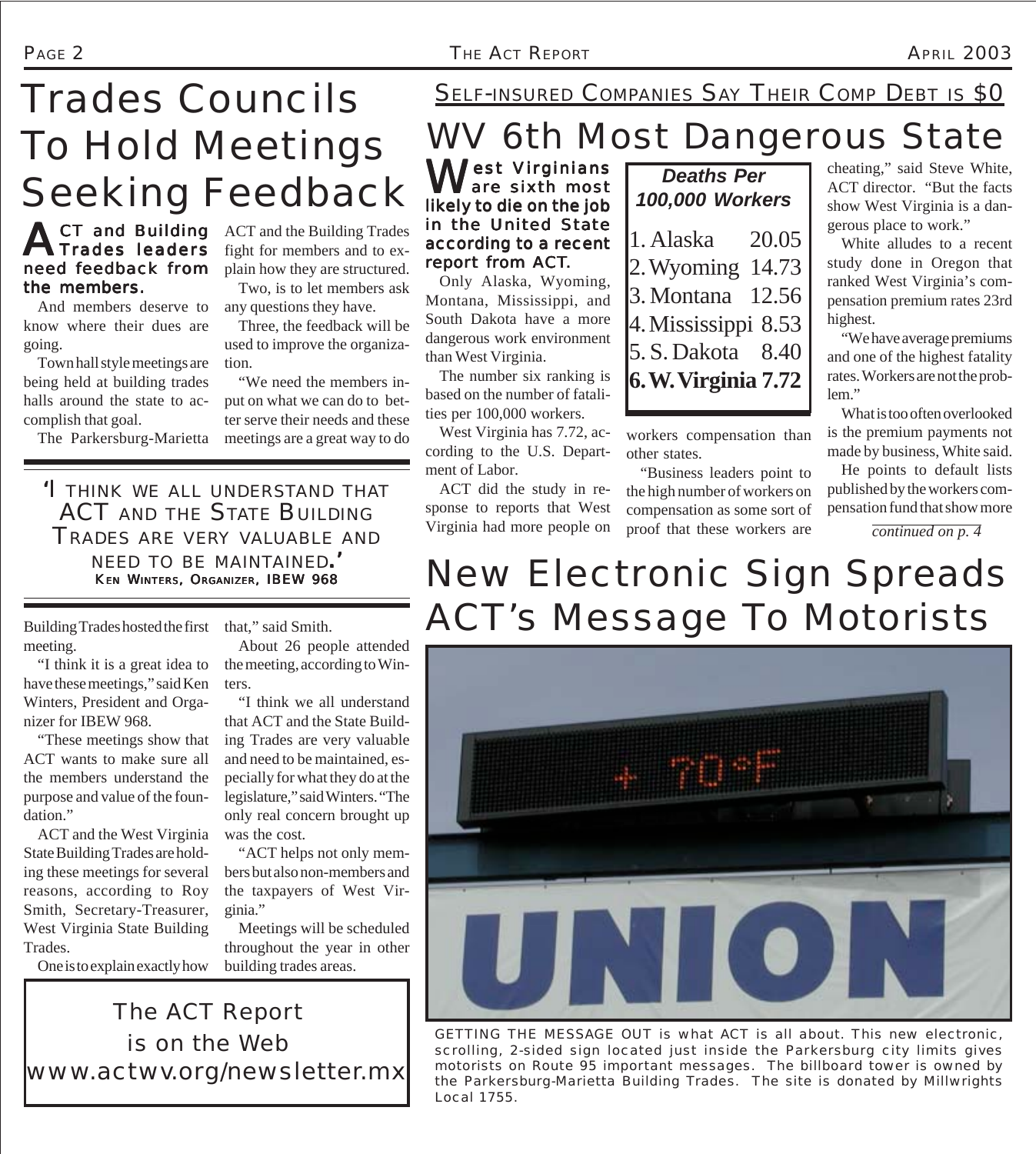APRIL 2003 *THE ACT REPORT* PAGE 3

### Parkersburg-Marietta Trades To Use Smart Cards ONE OF THE FIRST IN THE U.S. TO TEST NEW TECHNOLOGY

#### ow many certification or ID or drug cards do you carry to go to work these days?

The Parkersburg-Marietta Building Trades Education and Development Fund is trying to make certification card clutter a thing of the past.

The fund has agreed to be one of the first in the country to use the new smart cards.

This smart card is like a credit card with a computer chip.

The computer chip will hold data such as a worker's drug testing certification, hepatitis vaccinations, OSHA Training certification and pulmonary function test results.

"These cards will help our members and their employers," said Sam Davis, Business Manager for the Parkersburg-Marietta Building Trades.

"It will eventually eliminate

the need for workers to carry around many different certification cards and give the contractors they work for instant access to all the information they need about employees before they begin work."

The contractors will receive computers fitted with readers for the smart cards.

These computers will serve two purposes.

One, they will allow the contractor instant access to relevant information on each employee's card.

Two, the computer will be part of a network, which will automatically update the information on the cards.

"If workers are worried abut the security of the new technology, they shouldn't be," said Davis.

Anyone who needs to look at the contents of the card will have to have the personal iden-



#### Source: Gemplus - All About Smart Cards

tification number (PIN), which the card are even tighter. *ANATOMY OF A SMART CARD, on which many documents are stored saving time, money and space.*

the owner of the card will have to give them. "In other words, if a worker

doesn't want someone to look at the contents of the card all they have to do is not give that person their PIN," said Davis.

Security measures for anyone who needs to put data onto

A person who is authorized to enter data onto the card will have to enter two PINs, the one the worker will give them and one that authorizes them to enter data.

The PIN used to authorize data entry will not be given to the owner of the card in order

to prevent the placement of fraudulent data on the card.

"About 1,000 of our members will receive their smart cards in about one month," said Davis. "We hope to issue smart cards to all of our members eventually."

Davis also said he hopes to put other information on the card such as plant certifications and medical histories.

Apprenticeship information can also be included if the other crafts get on board.

"Paper documents identical to the data on the cards will be issued with the cards until all the contractors are equipped with card readers," added Davis.

"The bottom line is we want our workers and contractors to have the information they need quickly so we can spend more time getting the job done."

## Ohio Executive Order Mandates Drug Programs

**hio Governor Bob** Taft has signed an executive order requiring all contractors that bid on state projects to have a state approved drugtesting program in place as of July 1, 2003.

The executive order cites lower construction cost and lower accident rates at construction sites with drug programs as the reason for the policy.

Drug programs are something construction unions have proven for at least the past 10 years.

Ohio contractors that have state approved drug programs in place have been receiving as grams are up to the governor's much as a 15

percent reduction in workers compensation

"Our contractors already have state approved drug testing programs, which qualifies them for a

premiums.

workers compensation discount," said Sam Davis, Business Manger for the Parkersburg-Marietta Building

Trades.

"Therefore our drug pro-

*'EVEN THOUGH THE POLICY MAY NOT BE PERFECT, WE ARE GLAD THE STATE OF OHIO IS FOLLOWING THE UNIONS' LEAD IN TRYING TO MAKE THE CONSTRUCTION INDUSTRY AS SAFE AND AS COST-EFFECTIVE AS POSSIBLE.'* SAM DAVIS, BUS. MANAGER, PARKERSBURG-MARIETTA

BUILDING TRADES

standards for bidding on state projects."

The order says the Bureau of Workers Compensation will

run the program, however it makes no mention of specific standards or enforcement.

> "I think it is a step in the right direction," said Davis.

"It will be a good program if they let the people who have done this before develop the program

and put some teeth into it with good enforcement.

"The trades may end up policing this policy just as they do prevailing wage laws and other things designed to protect workers and taxpayers."

A policy like this would be very good for West Virginia, according to Davis.

However it would be very hard to implement because West Virginia contractors have no direct financial incentive to do it, such as discounts on workers compensation premiums, he said.

"Even though the policy may not be perfect, we are glad the state of Ohio is following the unions' lead in trying to make the construction industry as safe and as cost-effective as possible," said Davis.